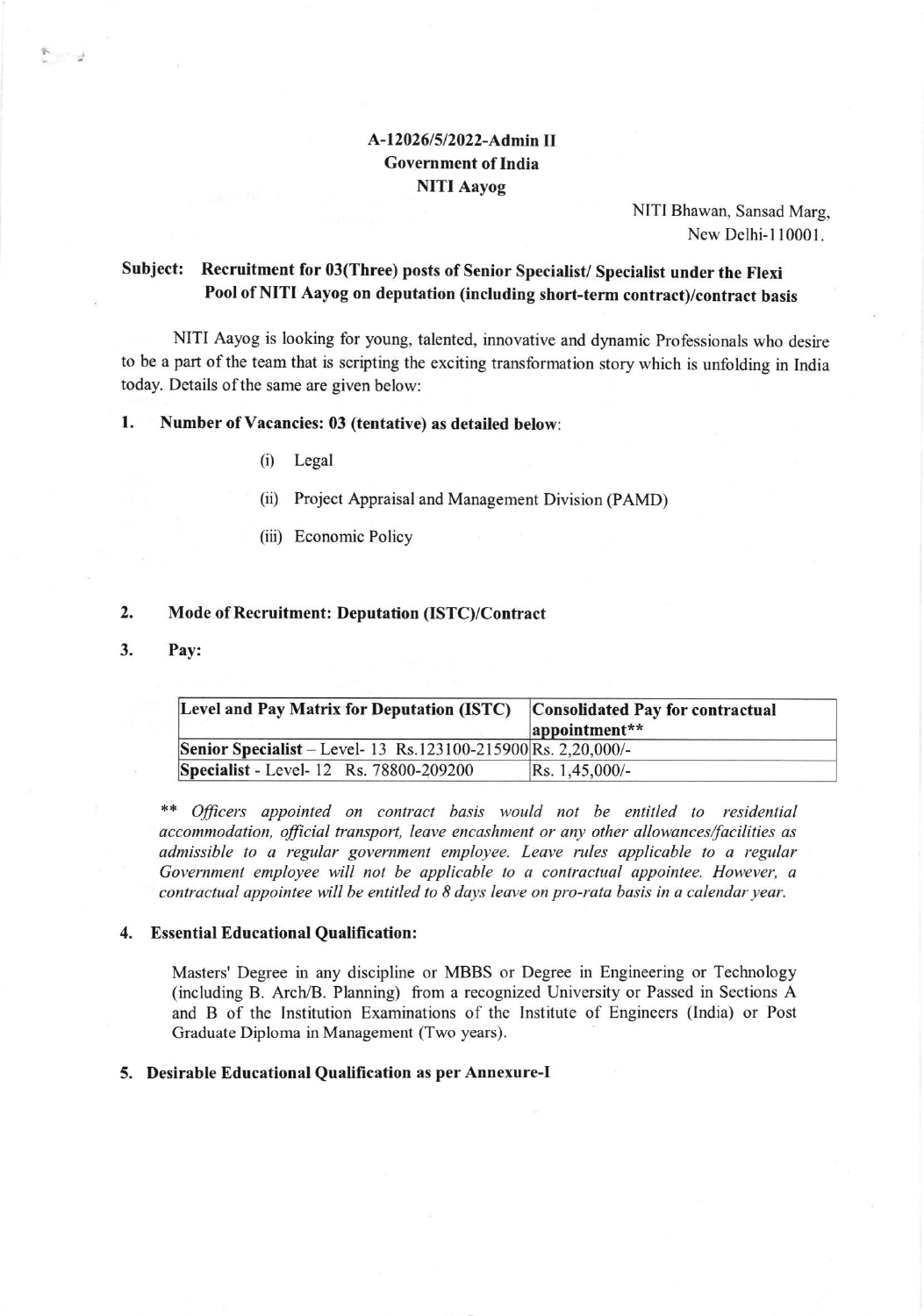- 6. Age
	- a) Contractual appointment -

Senior Specialist: Not less than 33 years but not exceeding 50 years. Specialist: Not less than 30 years but not exceeding 50 years.

 $\frac{1}{R}$  .

b) Deputation (ISTC) – not exceeding 56 years.

#### 7. Experience -

- 7.1 Senior Specialist : Minimum l0 years' post qualification experience (which shall include up to 3 years for Ph.D. provided no work experience is counted during those <sup>3</sup> years) in formulation, appraisal, execution/ implementation, research, monitoring and evaluation of policy, programme or projects is required. Minimum post qualification experience is l0 years as on the last date of receipt of the application. The desired experience as per Annexure-I is also expected.
- 7.2 Specialist : Minimum 8 years'post qualification experience (which shall include up to 3 years for Ph.D. provided no work experience is counted during those 3 years) in formulation, appraisal, executior/ implementation, research, monitoring and evaluation of policy, programme or projects is required. Minimum post qualification experience is 08 years as on the last date of receipt of the application. The desired experience as per Annexure-I is also expected.

# 8. Eligibility Conditions:

8.1 Deputation (including short-term contract): From amongst Officers under the Central Government or State Governments or Union territory Administrations (including their attached and subordinate offices) or Universities or Recognized Research Institutions or Public Scctor Undertakings or Semi-Government or Statutory or Autonomous Organizations;

For the post of Senior Specialist who are:

- a) (i) Holding analogous posts on regular basis in the parent cadre or department; or (ii) with five years regular service in Level  $-12$  in Pay Matrix and
- b) possessing the essential educational qualifications and essential experience as mentioned in paras 4 and 7 .